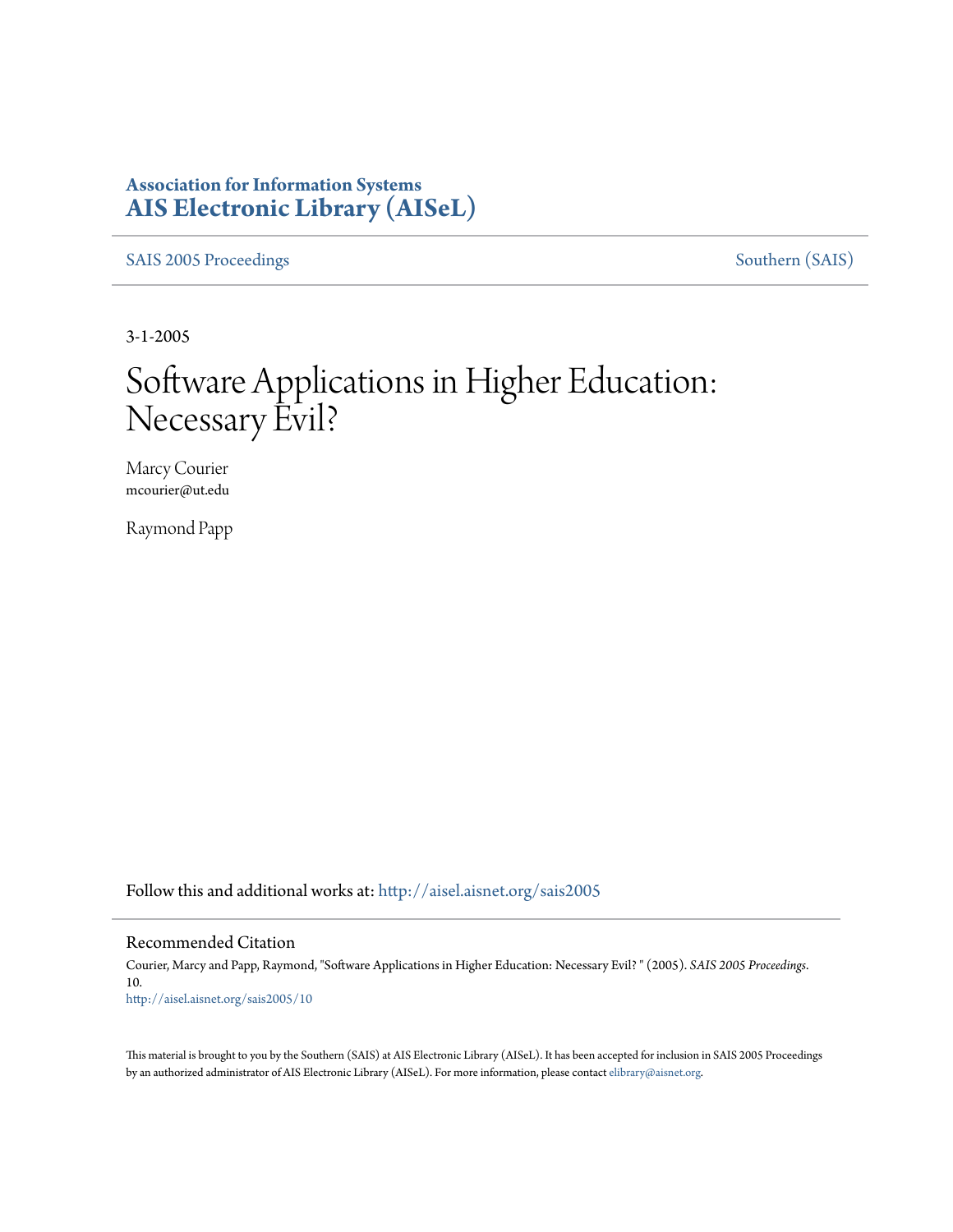## **SOFTWARE APPLICATIONS IN HIGHER EDUCATION: NECESSARY EVIL?**

**Marcy Courier University of Tampa**  mcourier@ut.edu

**Raymond Papp University of Tampa**  rpapp@ut.edu

### **Abstract**

*This paper investigates whether a one-hour undergraduate information systems "skills course" is still needed in the curriculum. Since such a course requires significant institutional resources and entering students already possess some computer skills, a survey was administered and analyses conducted to determine if the course should continue to be required. The survey focused on previous knowledge, knowledge gained by taking the course as well as demographic data such as major and whether* the student owns a computer. *Pedagogical implications are discussed in light of the paper's findings.* 

## **Introduction**

Since many of our current students have been exposed to computers since they were very young and often bring their own computers with them to college, many students and administrators alike feel that a one-hour undergraduate "skills" course covering the Microsoft Office suite is unnecessary. Furthermore, some faculty feel that these software applications are easily self-taught, and a curriculum requirement for such a course may be outdated. To further complicate the issue, there is no consistency among schools as some schools have no requirement, some a one-credit hour requirement, and some a threecredit hour requirement. These varying-credit courses may include only software applications or may include computer theory as well. Schools also differ in the manner in which these courses are taught. Some are taught in large mega-section lecture halls with teaching assistants to help in the labs while at other schools the class is taught in small classes with faculty proportional to demand. Regardless of how this material is presented, there is a large financial implication. Can we now assume students have (or should have) this knowledge when arriving at college, or do we still have a responsibility to provide this instruction. If so, what type of pedagogy should be employed and to what kind of an audience should it be geared?

## **Review of the Literature**

A study by Ahao et al (1998) found that business educators and business managers recommend that students possess knowledge that includes the Microsoft Office applications. Recognizing the need for these skills, many schools require the course for certain cohorts, for example particular majors, class standing, etc. The methods for providing software application instruction differ among institutions. Some schools present the material in lectures and some in labs, and some in a combination of both. Studies have shown that college-level students prefer to learn information technology in labs using hands-on, problem solving techniques (Mukherjee and Meier, 1966).

Students enter college with varying skill levels and attitudes about computer usage. Jones and Berry (1955) found that those students who own a personal computer feel more comfortable using it and will use it more often. Wiggs, et.al. (1998) concluded that there is a direct relationship between prior computer background and achievement in a computer class. Selfefficacy and success with computer-related courses has also been studied. Thus, we proposed that:

#### **H1: Students' who own a computer will view a computer literacy course as more important and relevant.**

In addition, research shows different results in the role gender plays in computer attitudes and anxiety (Gatiker and Hlavka, 1992; Dyck and Smither, 1994; Webler, 1992). For example, Havelka (2003) found no significant differences between gender and self-efficacy. Thus, we propose that: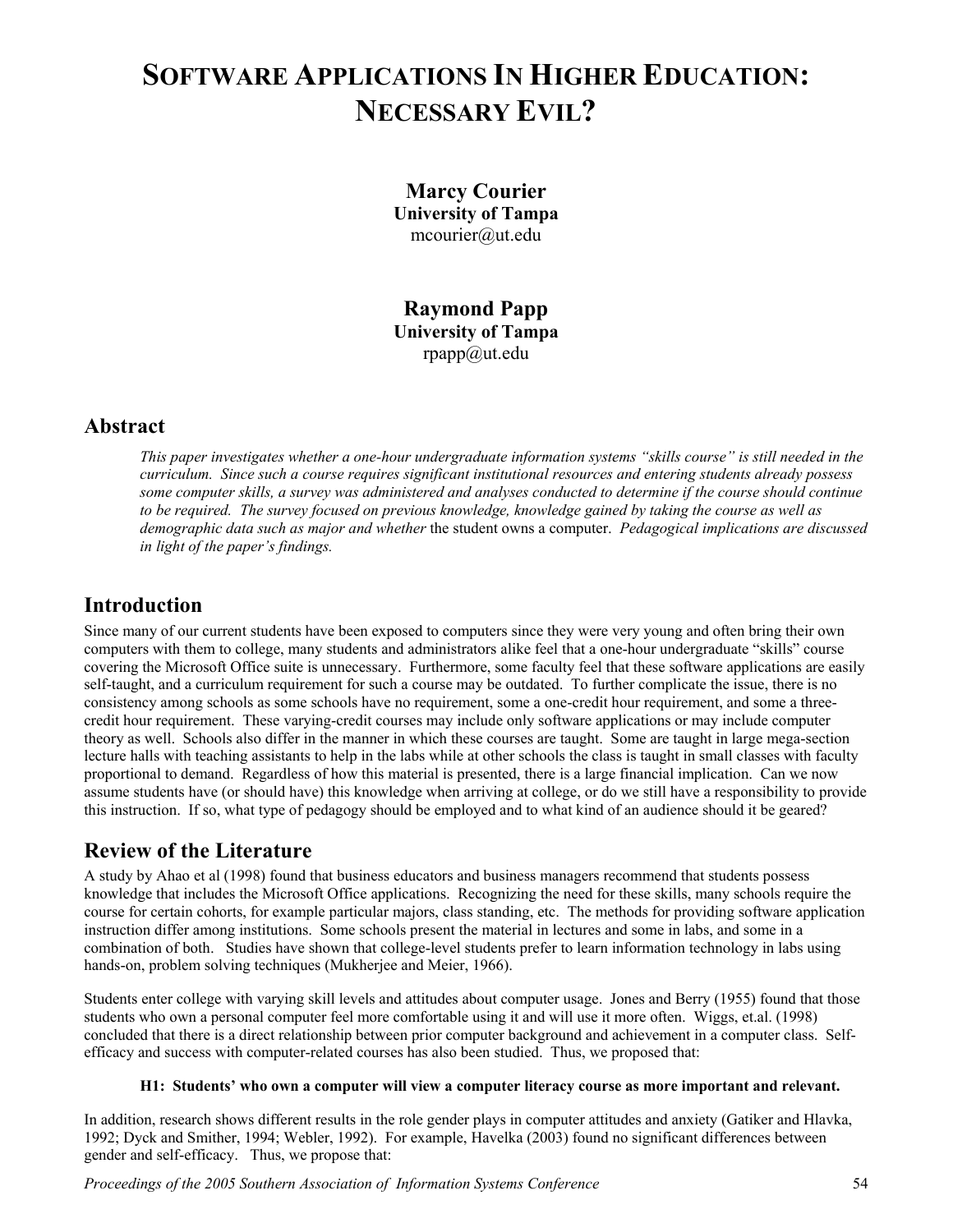#### **H2: Students' gender will influence their view of the importance of a computer literacy course.**

Bretz and Johnson (2000) concluded that students have a positive outlook about educational experiences that enable them to be effective managers of their own time by completing work ahead of schedule. Instructors become facilitators of the learning process, not the purveyors of knowledge and 3 instructors are more productive and are able to teach larger classes which increasing the credit hour per faculty member and lowers the instructions costs.

The number of years that a student has owned a computer would be expected to positively influence the students' perceived computer knowledge. Harrison and Rainer (1997) found a positive relationship between computer experience and computer skill. Frequently students generalize their computer knowledge based upon their experience with a computer. Thus, we propose the following hypotheses:

#### **H3: Students' previous use of computers influences their knowledge of Microsoft Word, PowerPoint, and Excel before taking the course.**

#### **H4: Students' previous use of computers influences their knowledge of Microsoft Word, PowerPoint, Excel, and Access after taking the course.**

Finally, Chung et al (2002) and Hevelka (2003 and 2004) found that students who majored in business had a higher degree of computer self-efficacy with MIS and economics majors having the highest levels of self-efficacy while general business and management majors have the lowest. Perhaps only students with certain majors need to take the course? We contend that:

**H5: There are differences in students' knowledge of Microsoft Word, PowerPoint, and Excel before taking the course and their college major.**

**H6: There are differences in students' knowledge of Microsoft Word, PowerPoint, and Excel before taking the course and their gender.**

## **Background**

Our university requires a one-credit-hour course in software applications of all students who attend the university—both graduate and undergraduate. The graduate students must attain an intermediate skill level in Microsoft Word, PowerPoint, Excel, and Access. The undergraduate students must attain an intermediate skill level in Word, PowerPoint, and Excel. These courses must be taken the first year for undergraduate students and the first semester for graduate students. The intent is to have the students all have the skills necessary to use the applications in classes without the instructor needing to provide instruction in the application.

Frequently, the students believe they possess sufficient knowledge prior to taking the course. For those students, a hands-on waiver exam is available to permit those with the requisite skills to waive the requirement of taking the course. The waiver exam may only be taken once, and no course credit is given for successfully completing it. Some students choose to take the course even if they feel they have the requisite skill level. About three-quarters of the graduate students who take the waiver exam pass it, and about one-quarter of the undergraduates pass it. This standardized wavier exam software is used by over 100 schools nationwide.

An on-line software package is used for both training and testing of the software applications. This software is used by over 3,000 schools in the U.S. The course is presented slightly differently for grads and undergrads. The graduate students follow a completely self-taught, tutorial approach while the undergraduates receive a minimal amount of instructor training along with the tutorial materials.

This paper is going to examine the undergraduate program since not all schools have a graduate program. Information leading to improvement/changes will have significant impact on various institutional resources.

## **Course Description**

*Introduction to Computers (ITM 200)* is taught through a combination of approaches. The class meets one hour a week. The students meet for the first two weeks in large lecture halls (60-80 students). A Ph.D. instructor uses those two sessions to introduce the course, demonstrate the on-line software and demonstrate Blackboard which is used to communicate with the students. Two other sessions are conducted in the lecture hall during the term--an overview of Microsoft PowerPoint and an overview of Excel. The students meet the remainder of the weeks in labs of 20 with a lab instructor who is an MBA graduate assistant.

In the labs the students use an on-line tutorial to train themselves in Word, PowerPoint, and Excel. They are also provided with on-line practice exams. All of this on-line material is also available on every computer on campus, and students can use it at home if they have a PC compatible machine with internet connection. Students practice at their own pace both in and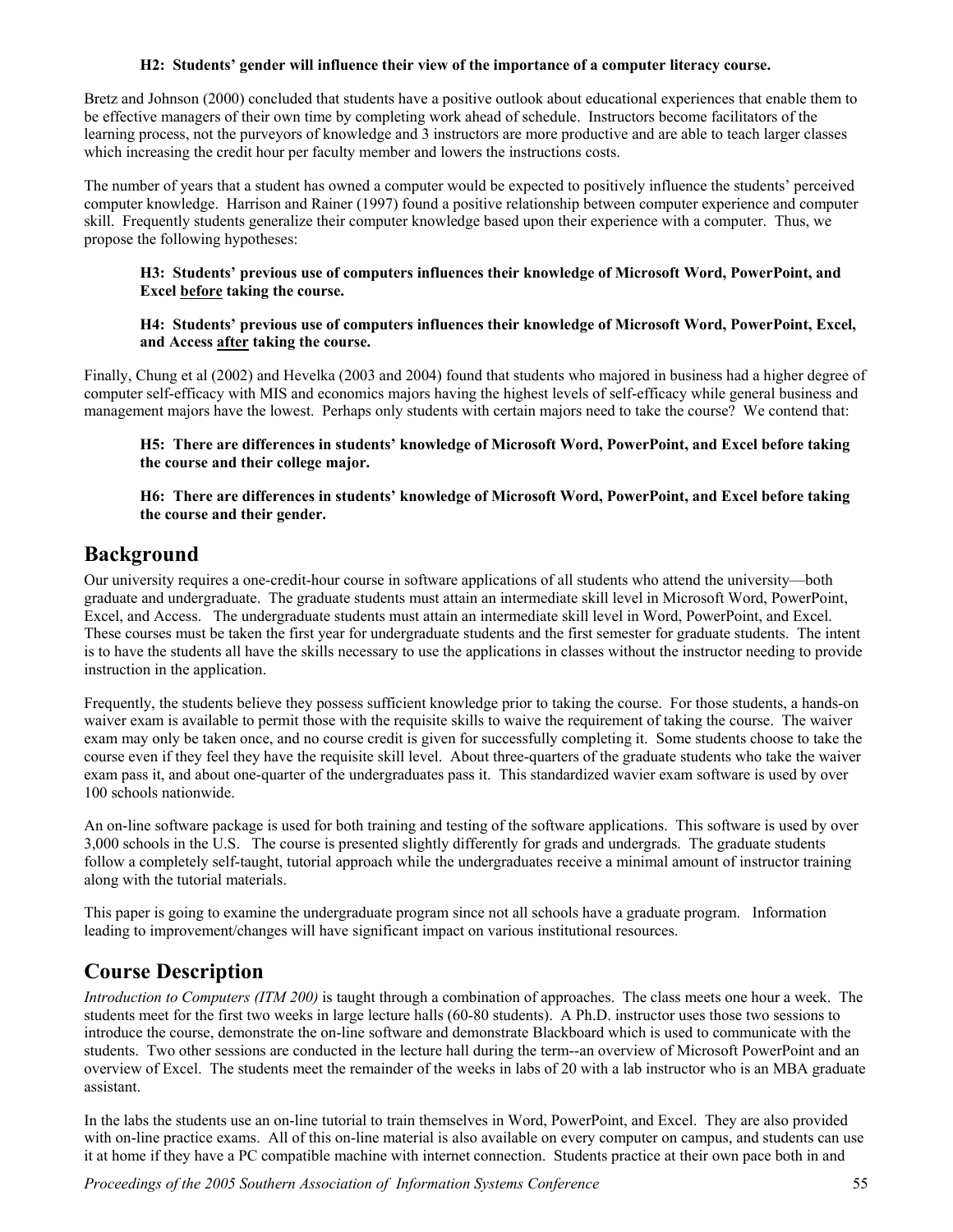out of lab, as needed, but they must take a proctored exam in the lab by an assigned date. Students may take exams early, but each exam may be taken only once. Attendance is required up to the point when the student takes an exam, after which, the student is no longer required to attend lab until after the lecture on the next application.

## **Research Methodology**

A Course Evaluation questionnaire—a copy of which is available from the authors—was administered to all students before they took their final exam. Students completed the questionnaires in the lab and then gave them to the Lab Assistant. Confidentiality was protected. The questionnaire included questions used to determine student perceived knowledge level with computers and the required software applications before and after taking the course. Also included were questions about student attitudes about needing the course before and after taking the course as well as the student's major and gender. A total of 712 usable questionnaires were collected.

## **Results & Discussion**

Of the students who completed the questionnaire, 67% were male and 32% were female. 94% of all respondents own their own computers. (This latter statistic may be high for the student population as a whole, since the sample in this survey is taken from a small, private relatively affluent university). Approximately 25% have owned a PC for between 1 and 3 years' and 50% have owned and used a PC for more than three years.

#### **Importance of the Course**

With respect to the importance of the introductory computer literacy course (ITM 200), undergraduates had varying opinions. More than a third (42.4%) found the course to be "extremely unimportant" or "somewhat unimportant" while only slightly more than a quarter (26.3%) found the course to be either "somewhat important" or "extremely important". Approximately one-third (31%) did not find the course helpful while 42% found the course very helpful; however, the course met the needs of 43.3% of the students while 21.7% felt that it did not meet their needs.

|               |     |                                         | Extremely<br>Unimportant | Somewhat<br>Unimportant | Neither/nor | Somewhat<br>Important | Extremely<br>Important | Total  |
|---------------|-----|-----------------------------------------|--------------------------|-------------------------|-------------|-----------------------|------------------------|--------|
| Own Computer? | yes | % within Own<br>Computer?<br>% of Total | 19.9%                    | 21.6%                   | 31.2%       | 20.3%                 | 6.9%                   | 100.0% |
|               |     |                                         | 18.8%                    | 20.4%                   | 29.4%       | 19.2%                 | 6.5%                   | 94.3%  |
|               | no  | % within Own<br>Computer?<br>% of Total | 7.1%                     | 50.0%                   | 28.6%       | 7.1%                  | 7.1%                   | 100.0% |
|               |     |                                         | .4%                      | 2.9%                    | 1.6%        | .4%                   | .4%                    | 5.7%   |
| Total         |     | % within Own<br>Computer?<br>% of Total | 19.2%                    | 23.3%                   | 31.0%       | 19.6%                 | 6.9%                   | 100.0% |
|               |     |                                         | 19.2%                    | 23.3%                   | 31.0%       | 19.6%                 | 6.9%                   | 100.0% |

**Table 1. Importance/Relevance of ITM 200 vs. Computer Ownership** 

Almost twice as many students (27% compared to 14%) felt that the course was important and relevant. Of those that felt it was largely unimportant, fewer students who own a computer felt this way. This provides at least some support for the argument that students who own a computer will view the course as more relevant and/or important.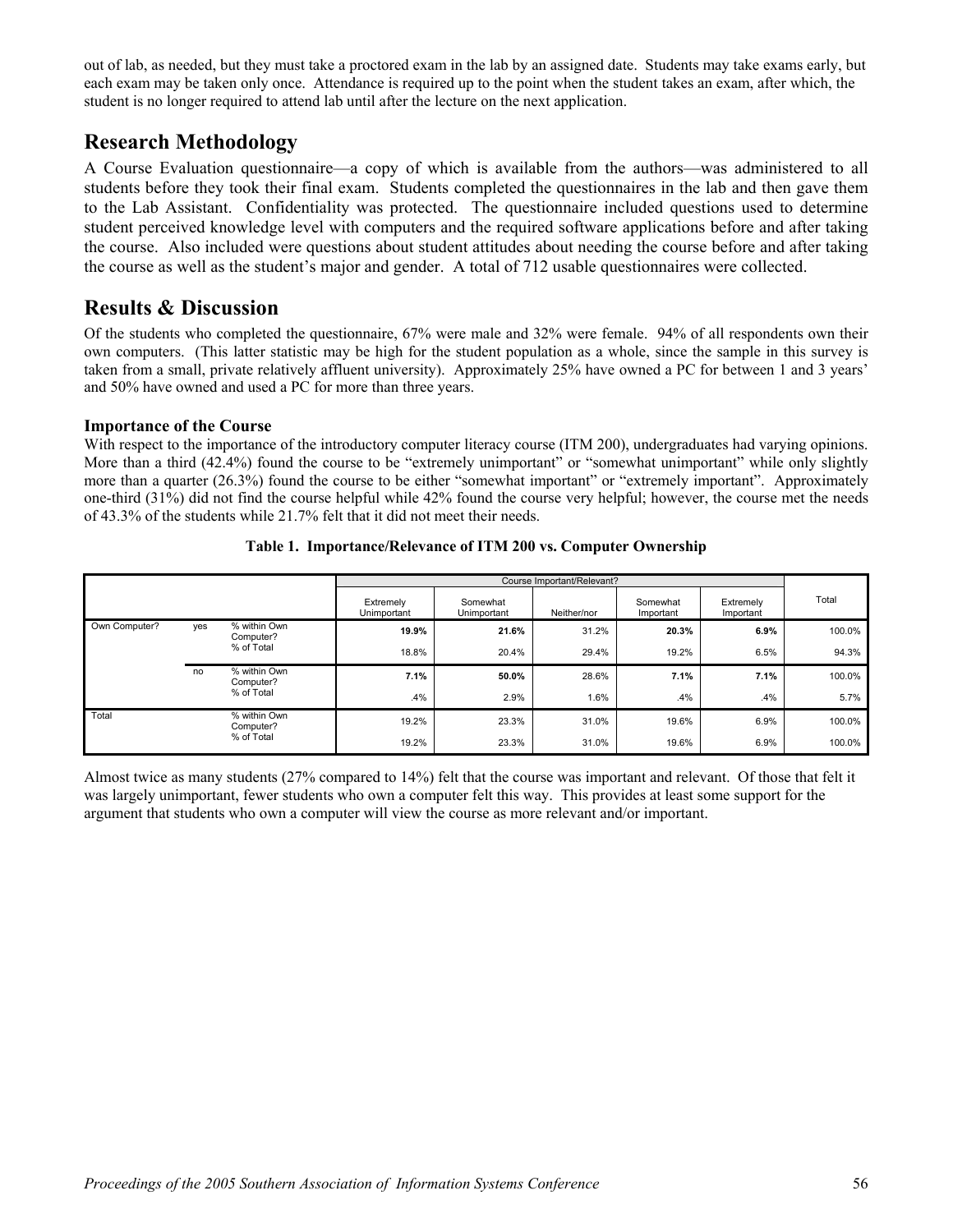|        |        |                 |                          | Course Important/Relevant? |             |                       |                        |        |  |
|--------|--------|-----------------|--------------------------|----------------------------|-------------|-----------------------|------------------------|--------|--|
|        |        |                 | Extremely<br>Unimportant | Somewhat<br>Unimportant    | Neither/nor | Somewhat<br>Important | Extremely<br>Important | Total  |  |
| Gender | Female | % within Gender | 17.0%                    | 25.5%                      | 32.7%       | 19.4%                 | 5.5%                   | 100.0% |  |
|        |        | % of Total      | 11.4%                    | 17.1%                      | 22.0%       | 13.1%                 | 3.7%                   | 67.3%  |  |
|        | Male   | % within Gender | 23.8%                    | 18.8%                      | 27.5%       | 20.0%                 | 10.0%                  | 100.0% |  |
|        |        | % of Total      | 7.8%                     | 6.1%                       | 9.0%        | 6.5%                  | 3.3%                   | 32.7%  |  |
| Total  |        | % within Gender | 19.2%                    | 23.3%                      | 31.0%       | 19.6%                 | 6.9%                   | 100.0% |  |
|        |        | % of Total      | 19.2%                    | 23.3%                      | 31.0%       | 19.6%                 | 6.9%                   | 100.0% |  |

#### **Table 2. Importance/Relevance of ITM 200 vs. Gender**

The role of gender is significant in terms of course importance/relevance. Twice as many females (16.8%) felt the course was either somewhat important or extremely important as males (9.8%). Conversely, females were also twice as likely (28.5%) to view the course as unimportant than were males (14%). Thus, there is some support for hypothesis 2 in that gender does play a role in the important/relevance of the course.

|  | Table 3. Use Frequency vs. Skills Before Taking Course |  |  |
|--|--------------------------------------------------------|--|--|
|--|--------------------------------------------------------|--|--|

|                                                               |                         |       | Frequency of Word usage |                               |            |        |        |  |  |
|---------------------------------------------------------------|-------------------------|-------|-------------------------|-------------------------------|------------|--------|--------|--|--|
|                                                               |                         | Never | <b>Almost Never</b>     | Sometimes                     | Very Often | Always | Total  |  |  |
| Skills on Word<br>before taking<br>the course                 | No skills               |       | .4%                     |                               |            | .8%    | 1.2%   |  |  |
|                                                               | Poor skills             | .4%   |                         | .8%                           | 1.6%       | .8%    | 3.7%   |  |  |
|                                                               | fair                    | .8%   | .8%                     | 4.9%                          | 9.8%       | 7.8%   | 24.1%  |  |  |
|                                                               | Good skills             | .8%   |                         | 2.4%                          | 22.4%      | 21.6%  | 47.3%  |  |  |
|                                                               | Excellent<br>skills     | .4%   |                         |                               | 5.3%       | 18.0%  | 23.7%  |  |  |
| Total                                                         |                         | 2.4%  | 1.2%                    | 8.2%                          | 39.2%      | 49.0%  | 100.0% |  |  |
|                                                               |                         |       |                         | Frequency of PowerPoint usage |            |        | Total  |  |  |
|                                                               |                         | Never | Almost Never            | Sometimes                     | Very Often | Always |        |  |  |
| Skills on<br><b>PowerPoint</b><br>before taking<br>the course | No skills               | 6.1%  | 4.1%                    | 1.2%                          | 1.2%       |        | 12.7%  |  |  |
|                                                               | Poor skills             | 2.9%  | 8.6%                    | 2.9%                          | 1.2%       |        | 15.5%  |  |  |
|                                                               | fair                    | 3.3%  | 14.3%                   | 10.2%                         | 3.3%       |        | 31.0%  |  |  |
|                                                               | Good skills             | 2.9%  | 7.3%                    | 15.1%                         | 4.1%       | 1.2%   | 30.6%  |  |  |
|                                                               | <b>Excellent skills</b> | 1.2%  | 1.6%                    | 3.7%                          | 2.9%       | .8%    | 10.2%  |  |  |
| Total                                                         |                         | 16.3% | 35.9%                   | 33.1%                         | 12.7%      | 2.0%   | 100.0% |  |  |
|                                                               |                         |       |                         | Frequency of Excel usage      |            |        | Total  |  |  |
|                                                               |                         | Never | <b>Almost Never</b>     | Sometimes                     | Very Often | Always |        |  |  |
| Skills on Excel<br>before taking<br>the course                | No skills               | 17.6% | 2.9%                    | 1.6%                          | .4%        | .4%    | 22.9%  |  |  |
|                                                               | Poor skills             | 11.0% | 12.2%                   | 2.0%                          | .8%        | .4%    | 26.5%  |  |  |
|                                                               | fair                    | 7.8%  | 10.2%                   | 11.0%                         | 1.6%       | .4%    | 31.0%  |  |  |
|                                                               | Good skills             | 2.4%  | 5.3%                    | 4.5%                          | 3.3%       | 1.2%   | 16.7%  |  |  |
|                                                               | <b>Excellent skills</b> | .8%   | .4%                     | .8%                           | .8%        |        | 2.9%   |  |  |
| Total                                                         |                         | 39.6% | 31.0%                   | 20.0%                         | 6.9%       | 2.4%   | 100.0% |  |  |

Hypothesis 3 contends that Students' previous use of computers influences their knowledge of Microsoft Word, PowerPoint, and Excel before taking the course. Table 3 provides support in that students who used applications more often (i.e. Word) reported better skills than when they were less familiar with an application (i.e. Excel). Overall, students felt more comfortable with Word and less comfortable with Excel and PowerPoint (see table 3).

In interesting development occurred with respect to the post-course survey of skills. There was no change in the comfort level when compared to the frequency of usage. Recall from Table 3, students who are more familiar with an application report better skills. After completing the course, their level of comfort with all applications increased and hence, so did their frequency of use. This is particularly true with Excel and PowerPoint (see table 4).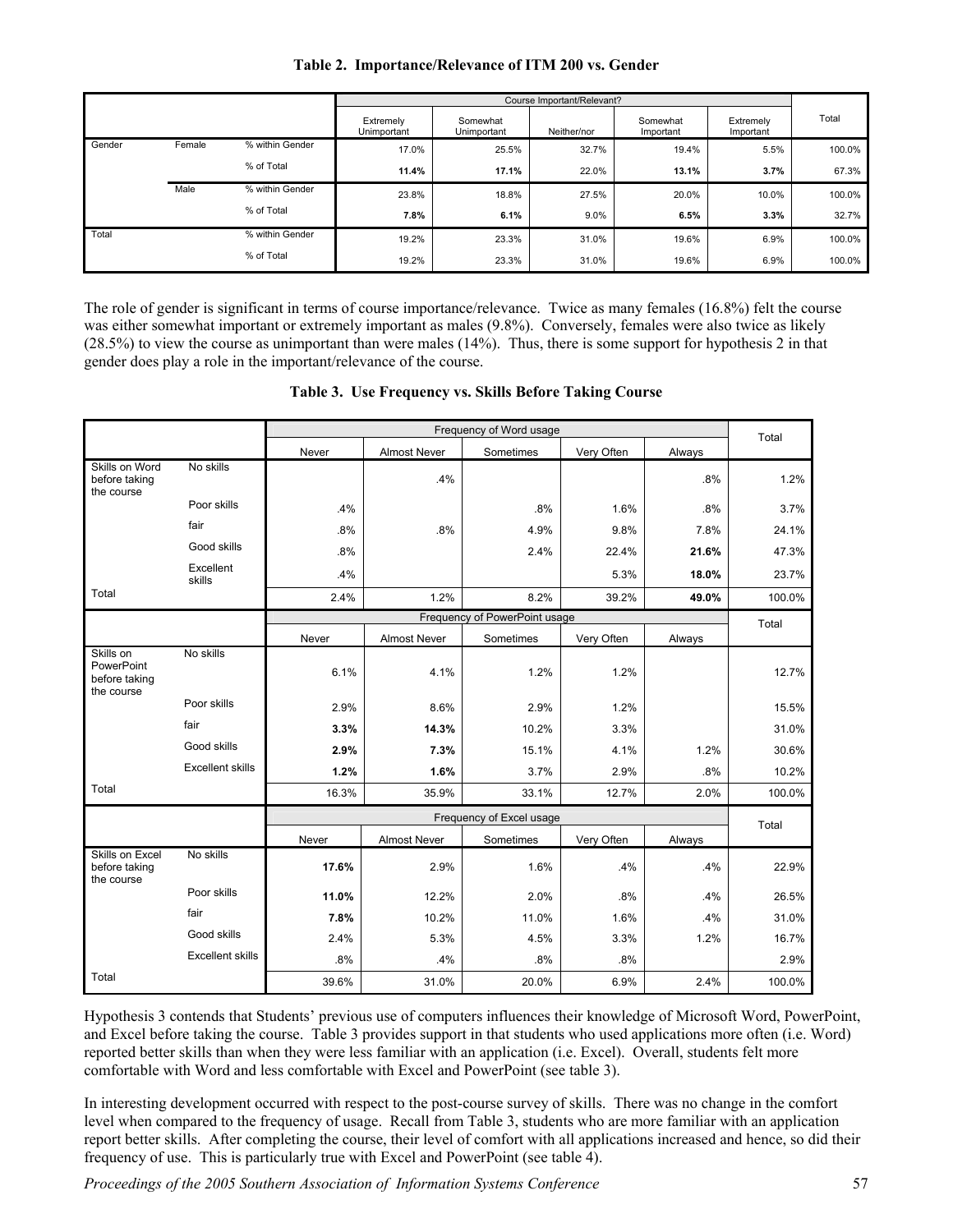|                                                       |                         |       | Frequency of Word usage |                               |            |        |        |  |
|-------------------------------------------------------|-------------------------|-------|-------------------------|-------------------------------|------------|--------|--------|--|
|                                                       |                         | Never | <b>Almost Never</b>     | Sometimes                     | Very Often | Always |        |  |
| Skills on Word<br>after taking<br>the course          | No skills               |       | .4%                     |                               | .4%        | 1.2%   | 2.0%   |  |
|                                                       | Poor skills             |       |                         | .4%                           |            |        | .4%    |  |
|                                                       | fair                    | .8%   |                         | 2.5%                          | 2.9%       | 2.0%   | 8.2%   |  |
|                                                       | Good skills             | .8%   | .8%                     | 2.9%                          | 17.2%      | 13.9%  | 35.7%  |  |
|                                                       | <b>Excellent skills</b> | .8%   |                         | 2.5%                          | 18.4%      | 32.0%  | 53.7%  |  |
| Total                                                 |                         | 2.5%  | 1.2%                    | 8.2%                          | 38.9%      | 49.2%  | 100.0% |  |
|                                                       |                         |       |                         | Frequency of PowerPoint usage |            |        | Total  |  |
|                                                       |                         | Never | <b>Almost Never</b>     | Sometimes                     | Very Often | Always |        |  |
| Skills on<br>PowerPoint<br>after taking<br>the course | No skills               |       | .4%                     |                               | .4%        | .4%    | 1.2%   |  |
|                                                       | Poor skills             | 2.0%  |                         | .4%                           |            |        | 2.5%   |  |
|                                                       | fair                    | 4.1%  | 10.7%                   | 2.9%                          | 1.6%       |        | 19.3%  |  |
|                                                       | Good skills             | 4.9%  | 18.9%                   | 13.9%                         | 4.5%       | .4%    | 42.6%  |  |
|                                                       | <b>Excellent skills</b> | 5.3%  | 5.7%                    | 16.0%                         | 6.1%       | 1.2%   | 34.4%  |  |
| Total                                                 |                         | 16.4% | 35.7%                   | 33.2%                         | 12.7%      | 2.0%   | 100.0% |  |
|                                                       |                         |       |                         | Frequency of Excel usage      |            |        | Total  |  |
|                                                       |                         | Never | <b>Almost Never</b>     | Sometimes                     | Very Often | Always |        |  |
| Skills on Excel<br>after taking<br>the course         | No skills               | 2.0%  | .4%                     |                               |            |        | 2.5%   |  |
|                                                       | Poor skills             | 8.6%  |                         |                               |            | .4%    | 9.0%   |  |
|                                                       | fair                    | 13.1% | 13.5%                   | 7.0%                          | 1.2%       |        | 34.8%  |  |
|                                                       | Good skills             | 10.2% | 11.5%                   | 9.0%                          | 3.3%       | .8%    | 34.8%  |  |
|                                                       | <b>Excellent skills</b> | 5.3%  | 5.7%                    | 4.1%                          | 2.5%       | 1.2%   | 18.9%  |  |
| Total                                                 |                         | 39.3% | 31.1%                   | 20.1%                         | 7.0%       | 2.5%   | 100.0% |  |

#### **Table 4. Use Frequency vs. Skills After Taking Course**

Recall that Chung et al (2002) and Hevelka (2003 and 2004) found that students who majored in business had a higher degree of computer self-efficacy. We proposed that **there are differences in students' knowledge of Microsoft Word, PowerPoint, and Excel before taking the course and their college major.** Analysis of the data supports this hypothesis in that college of business majors (denoted COB) had between two and four times the frequency of use with all applications than students from the college of liberal arts (CLAS) or from Nursing (see table 5). While this may be the result of greater emphasis on these skills within the major or school, the students taking the course are Freshmen and most have not begun to take courses in their major as yet. This might also lend credence to the argument that business majors have different needs and such an introductory course may not be sufficient alone.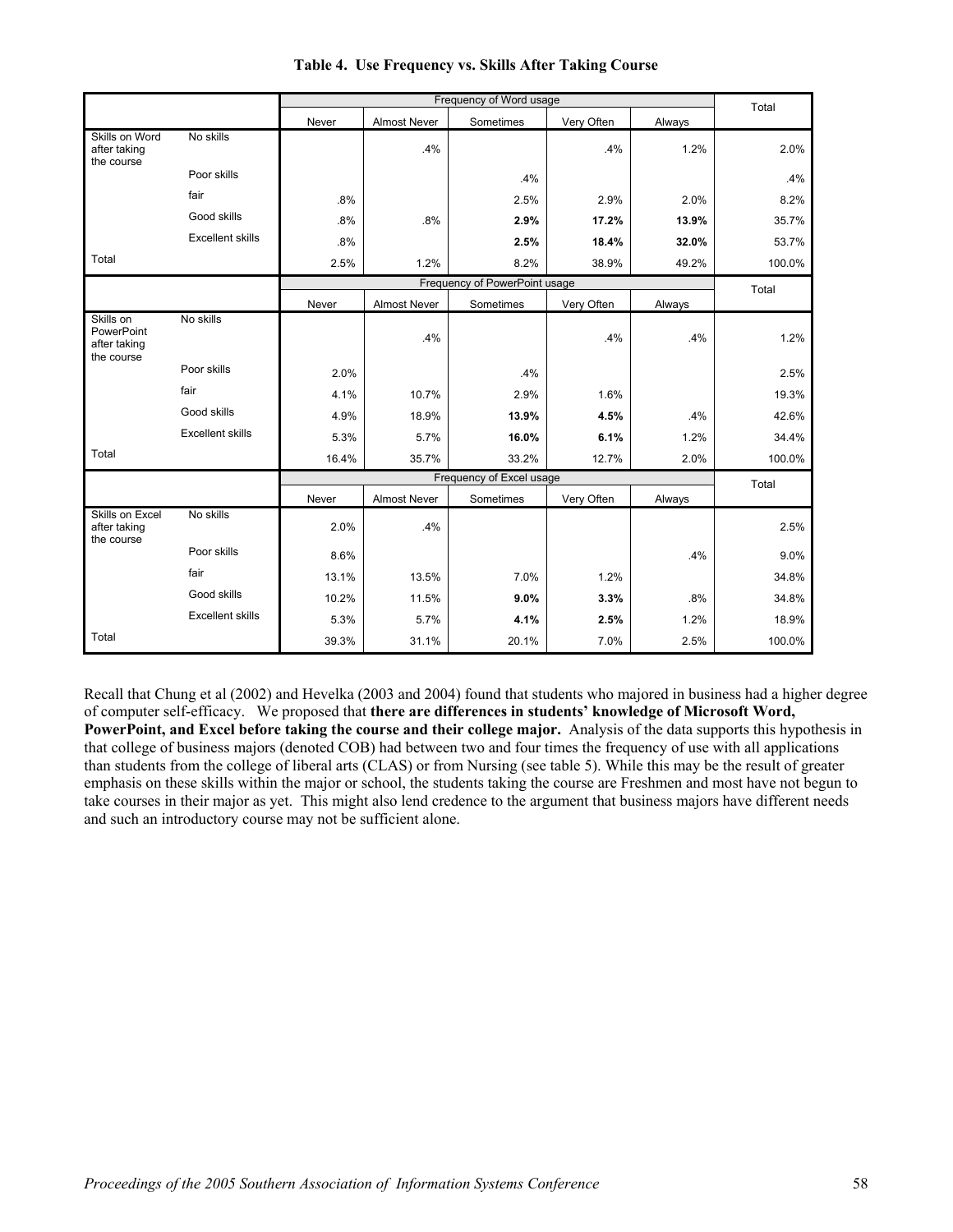|       |                                       |           | Skills on Word before taking course |                                           |             |                         |        |
|-------|---------------------------------------|-----------|-------------------------------------|-------------------------------------------|-------------|-------------------------|--------|
|       |                                       | No skills | Poor skills                         | fair                                      | Good skills | <b>Excellent skills</b> |        |
| Major | COB: Acc/Eco/Fin/IB/Mkt               | .8%       | .8%                                 | 3.3%                                      | 12.2%       | 8.2%                    | 25.3%  |
|       | COB: Mgt general                      |           | .8%                                 | 1.2%                                      | 1.6%        | 1.6%                    | 5.3%   |
|       | <b>CLAS: Bio/Marine/Exer.Sciences</b> |           |                                     | 4.1%                                      | 11.4%       | 3.7%                    | 19.2%  |
|       | Nursing/Psychology                    | .4%       |                                     | 1.6%                                      | 5.7%        | 3.7%                    | 11.4%  |
|       | CLAS: Comm/Educ/<br>SporMqt/Crim/IntS |           | 1.2%                                | 7.3%                                      | 7.3%        | 3.3%                    | 19.2%  |
|       | <b>CLAS: Fine Arts</b>                |           | .4%                                 | .8%                                       | 2.0%        | .4%                     | 3.7%   |
|       | Other                                 |           | .4%                                 | 5.7%                                      | 6.9%        | 2.9%                    | 15.9%  |
| Total |                                       | 1.2%      | 3.7%                                | 24.1%                                     | 47.3%       | 23.7%                   | 100.0% |
|       |                                       |           |                                     | Skills on PowerPoint before taking course |             |                         | Total  |
|       |                                       | No skills | Poor skills                         | fair                                      | Good skills | <b>Excellent skills</b> |        |
| Major | COB: Acc/Eco/Fin/IB/Mkt               | 2.4%      | 3.7%                                | 5.7%                                      | 9.4%        | 4.1%                    | 25.3%  |
|       | COB: Mgt general                      | .4%       | .4%                                 | 1.6%                                      | 1.6%        | 1.2%                    | 5.3%   |
|       | <b>CLAS: Bio/Marine/Exer.Sciences</b> | 1.2%      | 1.6%                                | 8.2%                                      | 6.5%        | 1.6%                    | 19.2%  |
|       | Nursing/Psychology                    | .4%       | .8%                                 | 4.5%                                      | 4.9%        | .8%                     | 11.4%  |
|       | CLAS: Comm/Educ/<br>SporMgt/Crim/IntS | 4.1%      | 5.3%                                | 4.5%                                      | 4.1%        | 1.2%                    | 19.2%  |
|       | <b>CLAS: Fine Arts</b>                | 2.0%      | $.4\%$                              | .4%                                       | .4%         | .4%                     | 3.7%   |
|       | Other                                 | 2.0%      | 3.3%                                | 6.1%                                      | 3.7%        | .8%                     | 15.9%  |
| Total |                                       | 12.7%     | 15.5%                               | 31.0%                                     | 30.6%       | 10.2%                   | 100.0% |
|       |                                       |           |                                     | Skills on Excel before taking course      |             |                         | Total  |
|       |                                       | No skills | Poor skills                         | fair                                      | Good skills | <b>Excellent skills</b> |        |
| Major | COB: Acc/Eco/Fin/IB/Mkt               | 5.7%      | 6.1%                                | 6.9%                                      | 4.9%        | 1.6%                    | 25.3%  |
|       | COB: Mgt general                      | .4%       | 1.2%                                | 2.9%                                      | .4%         | .4%                     | 5.3%   |
|       | <b>CLAS: Bio/Marine/Exer.Sciences</b> | 3.7%      | 5.3%                                | 4.9%                                      | 5.3%        |                         | 19.2%  |
|       | Nursing/Psychology                    | .8%       | 3.3%                                | 5.3%                                      | 1.6%        | .4%                     | 11.4%  |
|       | CLAS: Comm/Educ/<br>SporMgt/Crim/IntS | 6.1%      | 5.7%                                | 4.9%                                      | 2.4%        |                         | 19.2%  |
|       | <b>CLAS: Fine Arts</b>                | 2.0%      | .4%                                 | .8%                                       | .4%         |                         | 3.7%   |
|       | Other                                 | 4.1%      | 4.5%                                | 5.3%                                      | 1.6%        | .4%                     | 15.9%  |
| Total |                                       | 22.9%     | 26.5%                               | 31.0%                                     | 16.7%       | 2.9%                    | 100.0% |

#### **Table 5. Skills Before Taking Course vs. Major**

When post-course analysis is compared, our final hypothesis, **there are differences in students' knowledge of Microsoft Word, PowerPoint, and Excel before taking the course and their gender,** is supported as well. While the differences are not as pronounced as before the course is taken, there is still a two-to-one ratio between the college of business majors and their liberal arts and Nursing counterparts (see table 6).

|  | Table 6. Skills After Taking Course vs. Major |  |  |  |
|--|-----------------------------------------------|--|--|--|
|--|-----------------------------------------------|--|--|--|

|       |                                       |           |             | Skills on Word before taking course      |             |                         | Total  |
|-------|---------------------------------------|-----------|-------------|------------------------------------------|-------------|-------------------------|--------|
|       |                                       | No skills | Poor skills | fair                                     | Good skills | <b>Excellent skills</b> |        |
| Major | COB: Acc/Eco/Fin/IB/Mkt               | 1.6%      |             | 1.2%                                     | 5.3%        | 17.2%                   | 25.4%  |
|       | COB: Mgt general                      |           |             |                                          | 1.6%        | 3.7%                    | 5.3%   |
|       | CLAS: Bio/Marine/Exer/Sciences        |           |             | 2.0%                                     | 7.4%        | 9.8%                    | 19.3%  |
|       | Nursing/Psychology                    | .4%       |             | .4%                                      | 4.5%        | 6.1%                    | 11.5%  |
|       | CLAS: Comm/Educ/<br>SporMgt/Crim/IntS |           |             | 2.9%                                     | 7.4%        | 8.6%                    | 18.9%  |
|       | <b>CLAS: Fine Arts</b>                |           | .4%         |                                          | 2.0%        | 1.2%                    | 3.7%   |
|       | Other                                 |           |             | 1.6%                                     | 7.4%        | 7.0%                    | 16.0%  |
| Total |                                       | 2.0%      | .4%         | 8.2%                                     | 35.7%       | 53.7%                   | 100.0% |
|       |                                       |           |             | Skills on PowerPoint after taking course |             |                         | Total  |
|       |                                       | No skills | Poor skills | fair                                     | Good skills | <b>Excellent skills</b> |        |
| Major | COB: Acc/Eco/Fin/IB/Mkt               | 1.2%      | .8%         | 3.7%                                     | 8.2%        | 11.5%                   | 25.4%  |
|       | COB: Mgt general                      |           |             |                                          | 2.0%        | 3.3%                    | 5.3%   |
|       | CLAS: Bio/Marine/Exer/Sciences        |           | .4%         | 2.0%                                     | 10.2%       | 6.6%                    | 19.3%  |

*Proceedings of the 2005 Southern Association of Information Systems Conference* 59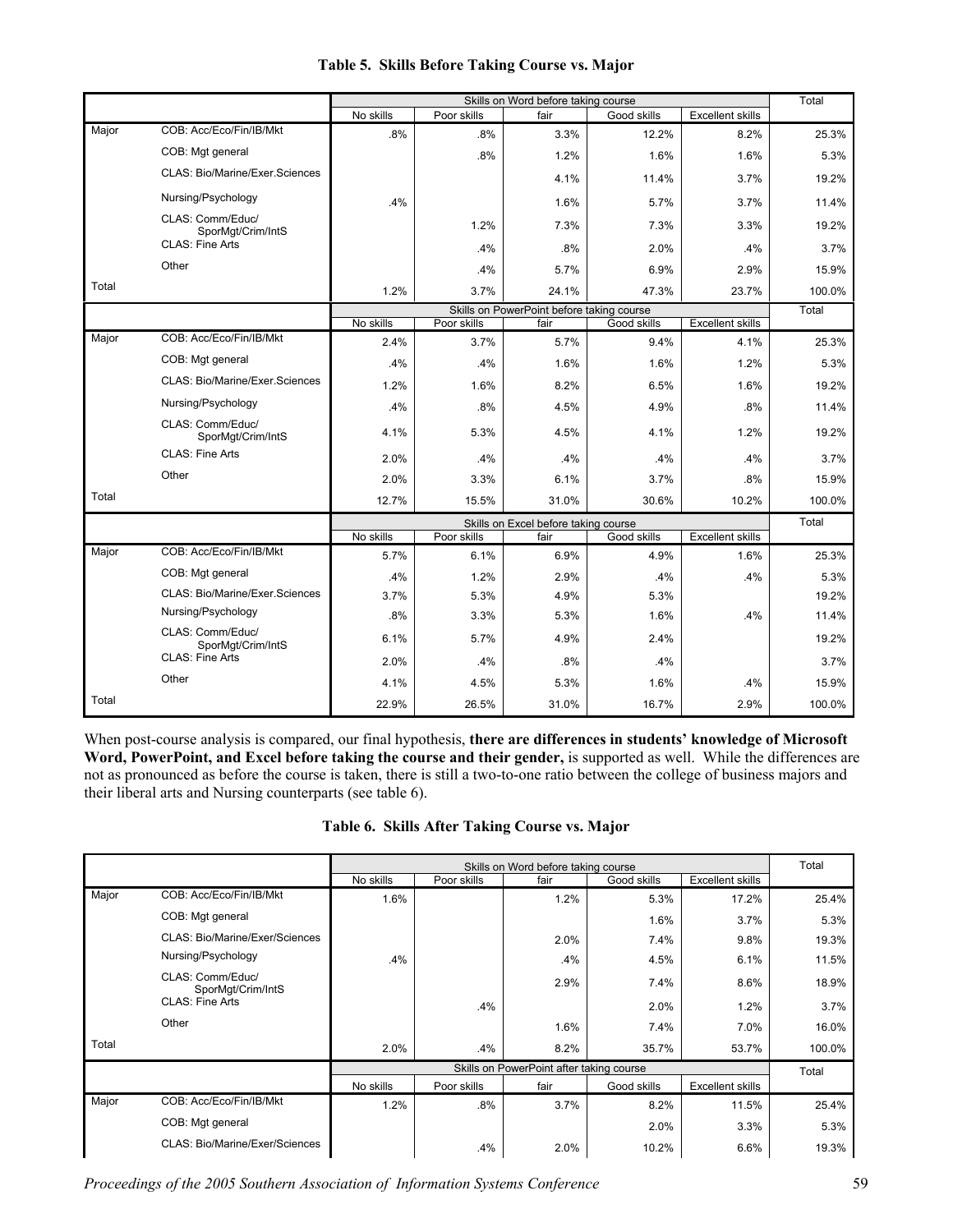|       | Nursing/Psychology                    |           |             | 2.5%  | 5.3%        | 3.7%                    | 11.5%  |
|-------|---------------------------------------|-----------|-------------|-------|-------------|-------------------------|--------|
|       | CLAS: Comm/Educ/<br>SporMgt/Crim/IntS |           | .4%         | 7.4%  | 4.9%        | 6.1%                    | 18.9%  |
|       | <b>CLAS: Fine Arts</b>                |           | .4%         |       | 2.0%        | 1.2%                    | 3.7%   |
|       | Other                                 |           | .4%         | 3.7%  | 9.8%        | 2.0%                    | 16.0%  |
| Total |                                       | 1.2%      | 2.5%        | 19.3% | 42.6%       | 34.4%                   | 100.0% |
|       |                                       |           | Total       |       |             |                         |        |
|       |                                       | No skills | Poor skills | fair  | Good skills | <b>Excellent skills</b> |        |
| Major | COB: Acc/Eco/Fin/IB/Mkt               | 1.2%      | 2.5%        | 7.0%  | 7.0%        | 7.8%                    | 25.4%  |
|       | COB: Mgt general                      |           |             | 1.2%  | 2.0%        | 2.0%                    | 5.3%   |
|       | CLAS: Bio/Marine/Exer/Sciences        |           | 2.0%        | 4.9%  | 8.2%        | 4.1%                    | 19.3%  |
|       | Nursing/Psychology                    |           | .8%         | 4.5%  | 4.1%        | 2.0%                    | 11.5%  |
|       | CLAS: Comm/Educ/<br>SporMgt/Crim/IntS | .4%       | 2.0%        | 9.0%  | 6.6%        | .8%                     | 18.9%  |
|       | <b>CLAS: Fine Arts</b>                |           |             | 1.6%  | 1.6%        | .4%                     | 3.7%   |
|       | Other                                 | .8%       | 1.6%        | 6.6%  | 5.3%        | 1.6%                    | 16.0%  |
| Total |                                       | 2.5%      | 9.0%        | 34.8% | 34.8%       | 18.9%                   | 100.0% |

When students' skills are compared before and after taking the class, there are noticeable differences in each of the three applications. More students feel that they have good or excellent skills in Word than either Excel or PowerPoint, but still show gains in each category after completing the class. A significant number of students have either no skills or poor skills in Excel and PowerPoint, but after completing the class this drops to almost none. Few students initially feel that have good or excellent skills and, likewise after completing the course, many feel that they are now competent in these skill sets.